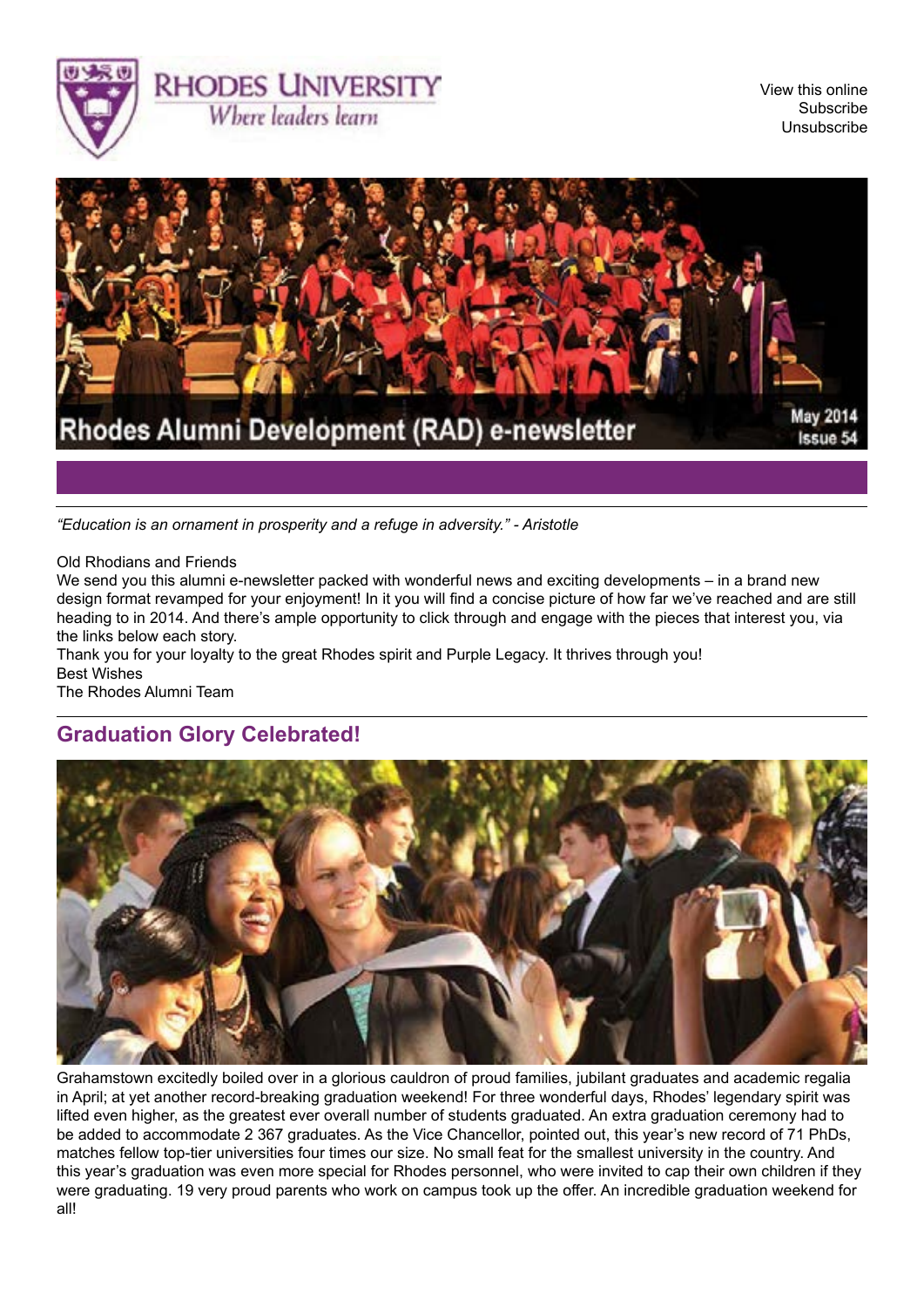**[Vice Chancellors graduation speech](http://www.ru.ac.za/media/rhodesuniversity/content/ruhome/documents/GraduationCeremoniesFinalWebsite-10April2014.pdf)**

### **[Proud personnel cap their children](http://www.ru.ac.za/latestnews/rhodesstaffmemberstocapchildren.html)**

### **Outstanding South Africans Awarded Honorary Doctorates!**







- 1. Nobel laureate, Dr Sydney Brenner; Doctor of Science.
- 2. Author, poet and actress, Gcina Mhlophe; Doctor of Literature.
- 3. Mathematical physics authority, Prof Neil Turok; Doctor of Law.

Their combined contribution to the scientific and creative growth of our nation is beyond measure; and Rhodes is delighted to proudly welcome them into our fold. **[Read more here](http://www.ru.ac.za/latestnews/rhodestohonourturokbrennerandmhlophe.html)**

## **Exceptional Leaders Bid Adieu and Welcomed!**

### *Dr Saleem Badat*

After eight outstanding years at the helm as Vice Chancellor, Dr Saleem Badat will be leaving Rhodes in July. His steady guidance, absolute integrity, fiery conviction and utter belief in education and its ability to change the world, shone a bright light at Rhodes! Now Dr Badat will join the Andrew W. Mellon Foundation in New York as its first Program Director of International Higher Education and Special Projects. We thank Dr Badat, wish him well and look forward to an ongoing association with him in his new position. May he inspire the Big Apple as much as he did a small town in the Eastern Cape that will miss him much.

The process of appointing Dr Badat's successor has begun and we will keep you informed of developments.



### *Judge Jos Jones*

It is with a great sense of loss and gratitude that Rhodes says goodbye and thank you to the chairperson of the Rhodes University Council for the last 18 years. Words cannot express how deeply Judge Jos Jones infused the roots of Rhodes and dynamically inspired its branches to grow. A seminal contribution made by a truly great human being! Thank you Judge Jones!

### *Mr Vuyo Kahla*

It's also with much excitement that Rhodes welcomes Mr Vuyo Kahla as new chairperson of the University Council. A legal advisor to the highest tiers of government, Group Executive of SASOL and a former SRC president, Mr Kahla is in a unique position to make his own distinctive contribution to Rhodes. We welcome him and look forward to his leadership.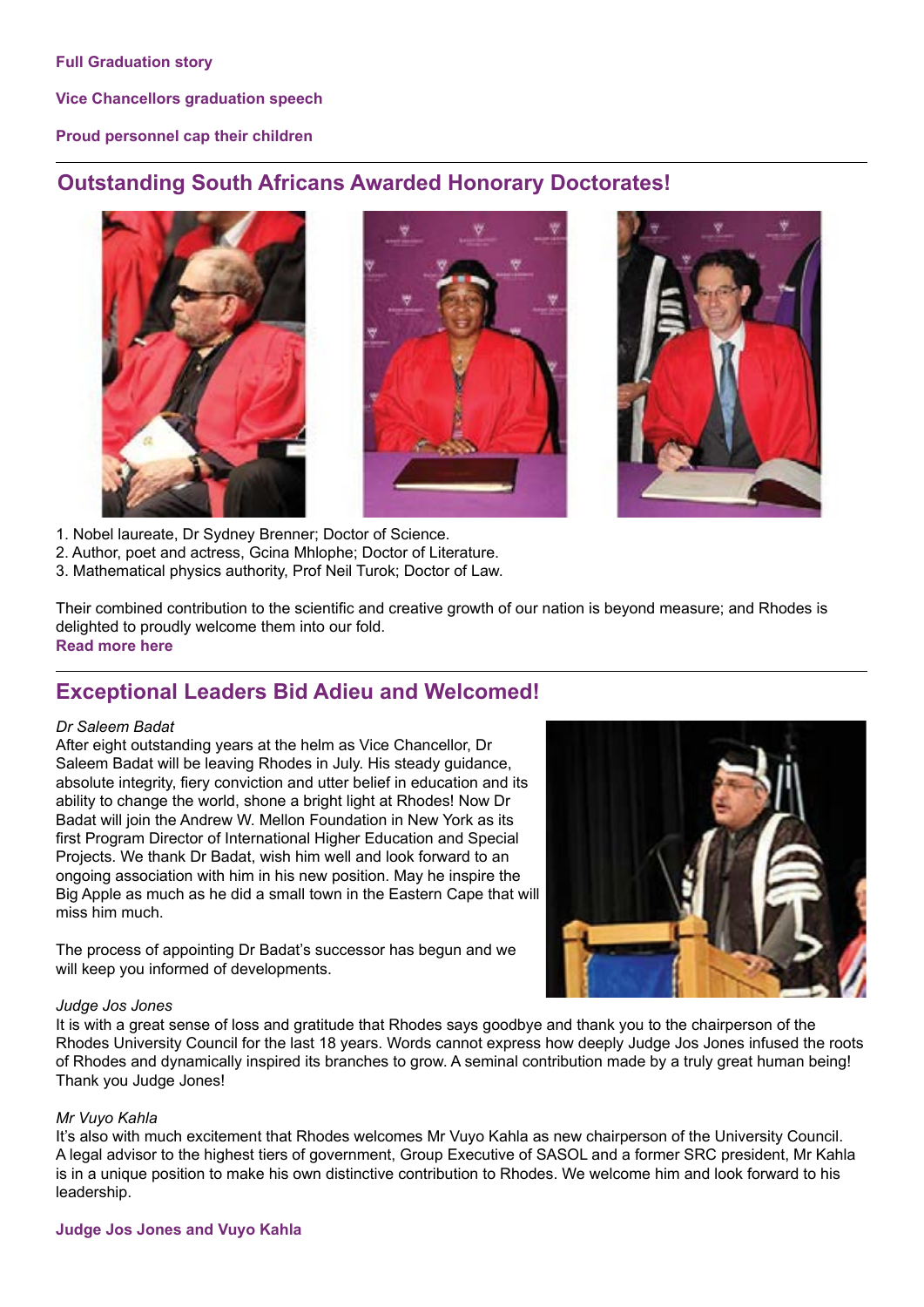## **Old Rhodians Sculpt Students' Future!**

In a year of ongoing record-breaking achievements, 26 Old Rhodian bursaries were given out on the 23rd April – three more than last year. A total of R198 000 was disbursed to deserving students, thanks to the incredible generosity of our Old Rhodians and MySchool supporters.

If you haven't yet, please join the MySchool program, add Rhodes as a beneficiary and propel the future forward through the Old Rhodian Bursaries Fund.





A simple click through, gives the gift of endless potential to deserving young people through education. Create this amazing reality for someone who needs it, with minimum effort from you!

## **Nominate Distinguished and Emerging Old Rhodians!**

We know that you know of Old Rhodians who the University could honour for their actions and achievements. Nominate them for either the Distinguished or Emerging Old Rhodian Awards. The Distinguished OR Award honours Old Rhodians who have reached exceptional heights in their career over an extended period of time.

The Emerging OR Award honours those who are 40 years old or younger, have excelled early in their career and show potential for continued success. Closing date for nominations is the 27th June 2014.

For nominations, **[click here](http://www.ru.ac.za/alumni/oldrhodianunion/oldrhodianawards/)**.

## **Students Fire Up the Fundraising for Give5!**

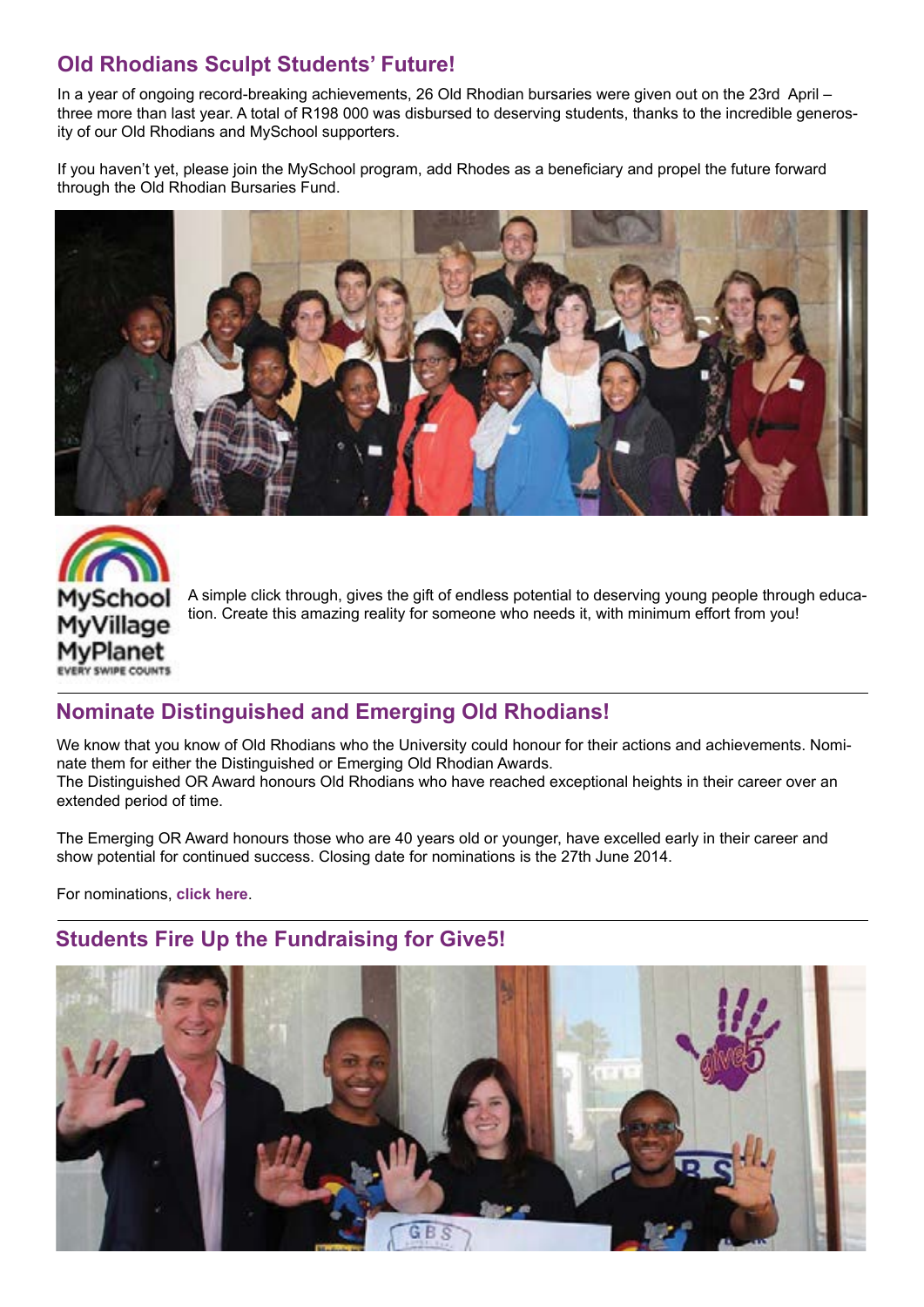Students helping fellow students is the powerful spirit of the annual give5 campaign; run by the give5 Committee, Senior Students and Community Engagement Reps. This year's weeklong campaign in early March garnered a total of over R95 000.00 to assist needy students with basic living expenses. Students' enthusiasm this year was infectious; and every Residence, including our Oppidans participated – successfully extending the campaign to include staff, alumni and businesses; and many events were held to achieve the phenomenal end result. A fiery pinnacle of the campaign was its legendary Fire Walk on the Drostdy lawns which saw 41 students and staff walking over 5m of red hot coals to raise money for their fellow Rhodents.

#### **[Give 5 Fire Walk YouTube](http://www.youtube.com/watch%3Fv%3DSjpGpQkJbH8)**

Competition to raise the most money was fierce, but Hobson Hall was awarded the give5 Trophy and Prince Alfred House won a TV sponsored by Pick n Pay. A huge thank you goes to all the businesses that sponsored prizes and donated money! Here, special mention goes to GBS Old Mutual who challenged the give5 Committee to keep raising money and rewarded them by generously donating R10 000.

#### **[Give5 2014 web page](http://www.ru.ac.za/alumni/alumnigiving/give5/give52014/)**



## **College House Celebrates Its Centenary!**

The weekend of 12 to 14 September will roar with the splendid spirit of Collegians celebrating a century of their renowned residence. A dynamic program of activities is planned at Rhodes, with various accommodation options available for celebratory returnees. If College House is where you spent some of your university years, this will be a very happy return indeed! Add new celebrations to your old memories and join us for an inspiringly fun-filled weekend!

### **[Centenary Homecoming Weekend Invitation](http://www.ru.ac.za/alumni/events/collegehousecentenary/)**

## **Old Rhodians In Print and Online!**

From Wasps and bees in southern Africa, to Wildflowers of the Central Highlands of Namibia; The Ultimate Companion for Birding in Southern Africa, The Baronet and The Matabele King, The Courage to Begin Again, The Analects Of Confucius and The Hurrying Stone; Old Rhodians have been generating breathtaking literature, available in print and online. And the examples above are just a taste of the incredible books available. Click below and happily explore our physical and electronic bookcases.

### **[Latest Books Donated to the OR Authors' Bookcase](http://www.ru.ac.za/alumni/orauthors/latestbooksdonatedtoru/)**

#### **[Access our growing collection of Old Rhodians' e-books here](http://www.ru.ac.za/alumni/orauthors/newe--booksbyoldrhodians/)**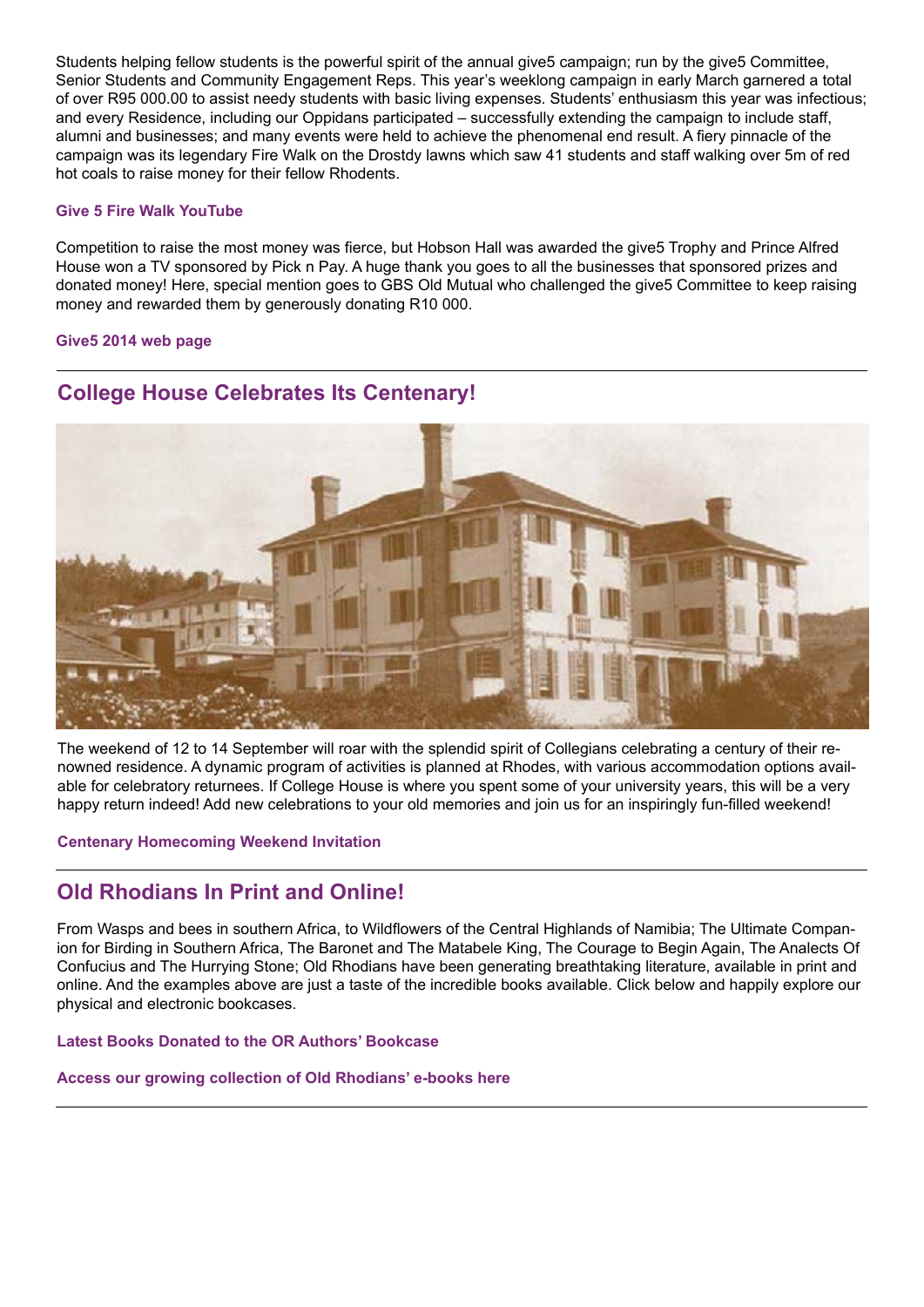## **The Purple Legacy Thrives On!**



Purple Thursdays have become a weekly blaze of a single colour with many hues at Rhodes - symbolizing our unity and combined energy. Now this fantastic trend is taking hold off campus, around the country too. Recently a Purple Thursday get together was organised by the Old Rhodian Golf Club in Johannesburg; and we hope that this ignites further sparks for similar seminal events throughout the year. Anyone interested in attending or organizing a Purple Thursday Evening, please e-mail [t.mccarthy@ru.ac.za](mailto:t.mccarthy@ru.ac.za).

Alumni young and old, please join the purple party!

In the meanwhile, please see below for details of the amazing alumni reunions and events held last year; and save the dates for what's still in store for 2014.

Reunion time approaches and 2014's promise to be the best ever!

**[2013 Events](http://www.ru.ac.za/alumni/events/reunionsandgettogethers2013/)**

### **[2014 Events](http://www.ru.ac.za/alumni/events/)**

## **The Purple Legacy Thrives On!**

Emeritus Professor Paul Maylam is researching the history of Rhodes University from its founding in 1904 until recent times. He would be delighted to receive any personal Rhodes memories or reminiscences; as well as recollections or comment on particular episodes - positive and negative - in the history of the university. He is particularly interested in personalities (staff and students) who were notable for their achievements or involvement – scholarly, cultural, political, sporting - or perhaps for their eccentricity or quirky character; both during their time at Rhodes or periods thereafter. Any private papers that might throw light on university life would also be most welcome. Prof Maylam can be contacted by email at **[p.maylam@ru.ac.za](mailto:p.maylam%40ru.ac.za?subject=)**, or through the Department of History, Rhodes University, PO Box 94, Grahamstown 6140.

### **Annual Fund 2014**



Our main focus for the Rhodes Annual Fund 2014 remains student financial aid, to fill the shortfall in financial aid requirements. Last year the Annual Fund raised R780 000.00 and our Gala Fundraiser in Johannesburg raised an additional R210 000.00. Thank you to all our generous and caring people who unselfishly give so much to support the Rhodes Annual Fund. You are amazing!

One of our young graduate's, Xolani Nyali, used the following quote by Steve Biko to explain why he donates to Rhodes University. "Great powers of the world may have done wonders in giving the world an industrial look, but the great gift still has to come from Africa - giving the world a more human face." Steve Biko

Read a magnificent piece written by Xolani on his rationale for donating **[here](https://www.ru.ac.za/alumnigiving/whyigivetorhodes/xolaninyali2006.html)**